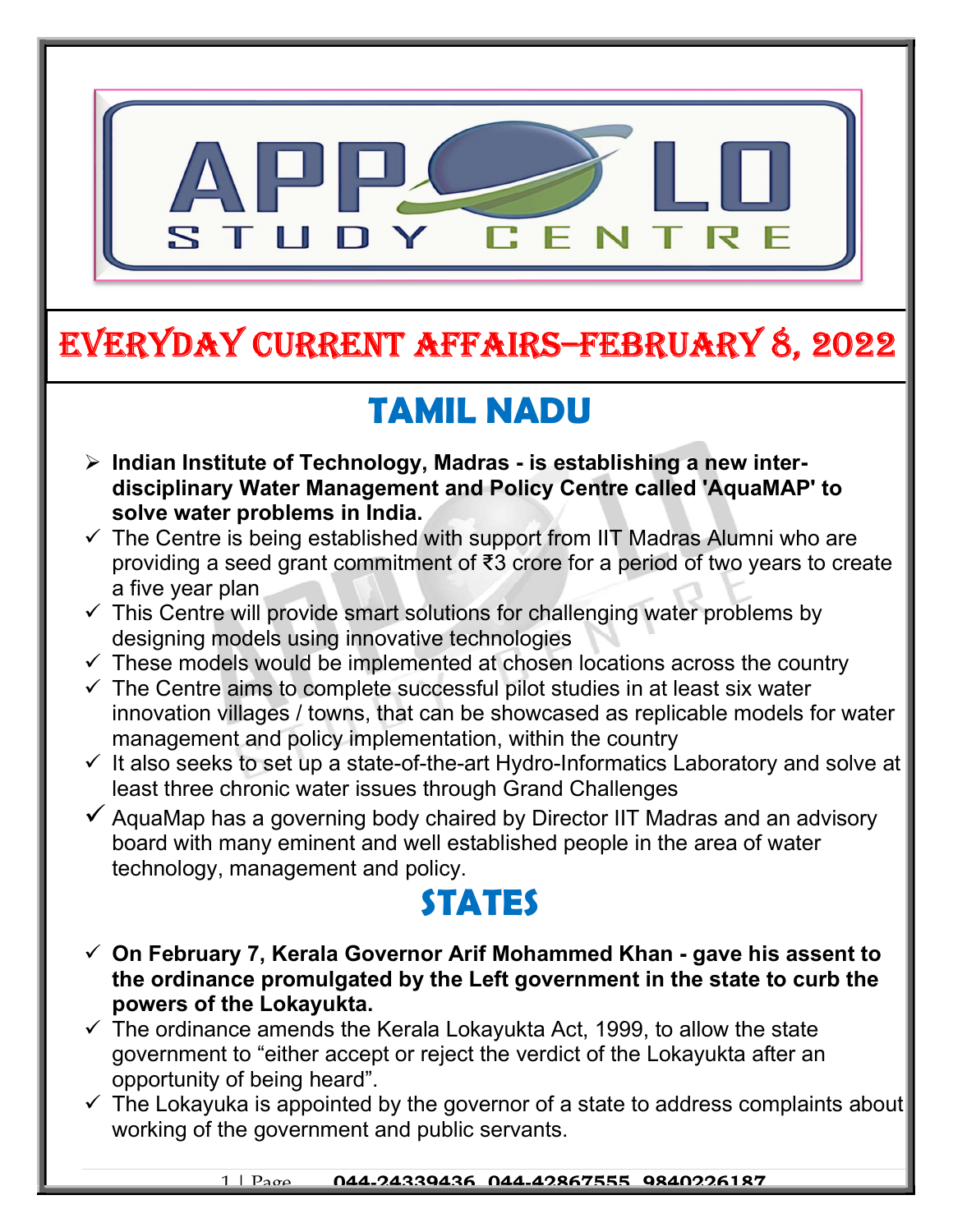- $\checkmark$  Currently, under Section 14 of the Act, a public servant is required to vacate office if directed by the Lokayukta
- $\checkmark$  The amendment means that a verdict of the Lokayukta will be of the nature of a recommendation, rather than being a binding decision.
- $\checkmark$  Now its verdict can be accepted or rejected by a competent authority constituted by the executive
- $\checkmark$  The Kerala Lokayukta Act was enacted by the Communist Party of India (Marxist) [CPI(M)] government led by E K Nayanar in 1999

### NATIONAL

 On February 7, Union health minister Mansukh Mandaviya - virtually launched the Intensified Mission Indradhanush 4.0



- $\checkmark$  The fourth round of the Universal Immunisation Programme aims to protect children and pregnant women from life-threatening diseases
- $\checkmark$  Under this world's largest inoculation drive, annually over 3 crore pregnant women and 2.6 crore children are covered
- $\checkmark$  The mission Indradhanush 4.0 will have three rounds and will be conducted in 416 districts across 33 states and UTs
- $\checkmark$  The 1st round of the mission will start from February to April and will cover 11 states including Assam, Uttarakhand, Gujarat, Jammu and Kashmir, Meghalaya, Mizoram, Nagaland, Rajasthan, Sikkim, Tripura and Chhattisgarh.
- $\checkmark$  The second round will cover 22 states from April to May in states and UTs, including Maharashtra, Uttar Pradesh, Bihar, Madhya Pradesh, Delhi, Punjab, Himachal Pradesh, Goa, Tamil Nadu, Haryana, Telangana, Jharkhand, Kerala, West Bengal, Andhra Pradesh, Puducherry, Manipur, Arunachal Pradesh and Odisha.
- $\checkmark$  Mission Indradhansuh was also identified as one of the flagship schemes under Gram Swaraj Abhiyan (16,850 villages across 541 districts) and Extended Gram Swaraj Abhiyan (48,929 villages across 112 aspirational districts)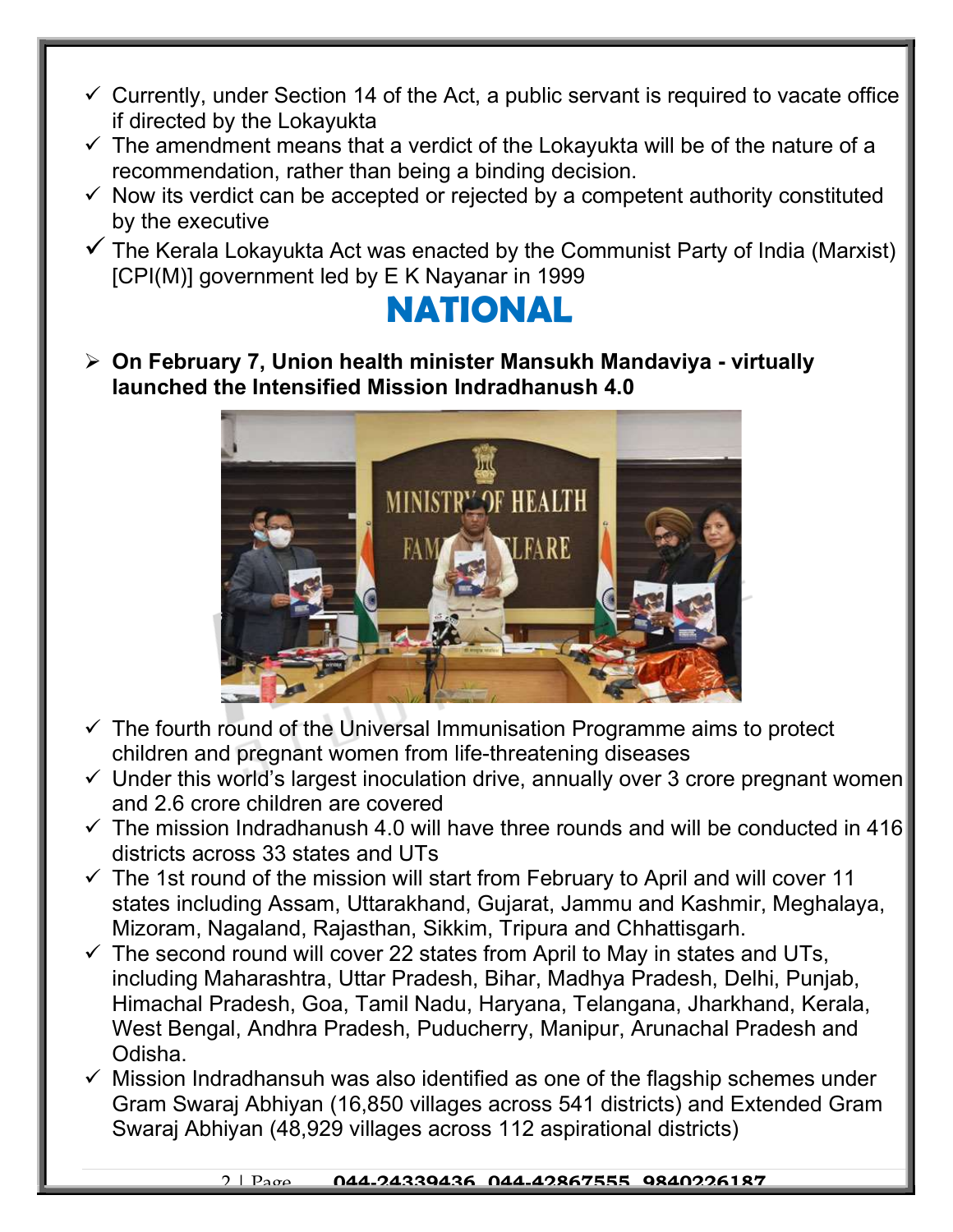- $\checkmark$  With the aim to increase the full immunisation coverage, PM Modi launched Mission Indradhanush in December 2014
- $\checkmark$  The initiative seeks to cover the partially and unvaccinated pregnant women and children in pockets of low immunization coverage, high-risk and hard-to-reach areas and protect them from vaccine-preventable diseases
- $\checkmark$  Till date, ten phases of Mission Indradhanush have been completed covering 701 districts across the country.
- $\checkmark$  As on April 2021, a total of 3.86 crore children and 96.8 lakh pregnant women have been vaccinated
- $\checkmark$  The Full Immunization Coverage among children aged 12-23 months of age has increased from 62% percent (NFHS-4) to 76.4% (NFHS-5).

#### APPOINTMENTS

 $\triangleright$  Santishree Dhulipudi Pandit - has become the first woman to hold the position of vice-chancellor at Jawaharlal Nehru University (JNU).



- $\checkmark$  She was appointed by the Ministry of Education on February 7 for five years from the date she assumes the charge as the 13th vice-chancellor of the JNU
- $\checkmark$  A professor of political science at the Savitribai Phule Pune University in Maharashtra since 1992, Pandit has been appointed for a period of five years
- $\checkmark$  She is currently the Vice-Chancellor of Savitribai Phule University in Maharashtra
- $\checkmark$  Born in St Petersberg, Russia, Pandit did her schooling in Chennai.
- $\checkmark$  She did her BA in history and social psychology in 1983 from Presidency College, Chennai after being ranked first in the university and received a gold medallist.
- $\checkmark$  She also did her MA from the Presidency College in 1985 where she ranked second in the university
- $\checkmark$  Pandit is also an alumnus of JNU from where she did her MPhil and Ph.D. in International Relations in 1986 and 1990 respectively from its School of International Studies
- $\checkmark$  A polyglot, who speaks six languages, including Telugu, Tamil, Marathi, English, Hindi and Sanskrit, the 59-year-old Pandit, started her teaching career in 1988 at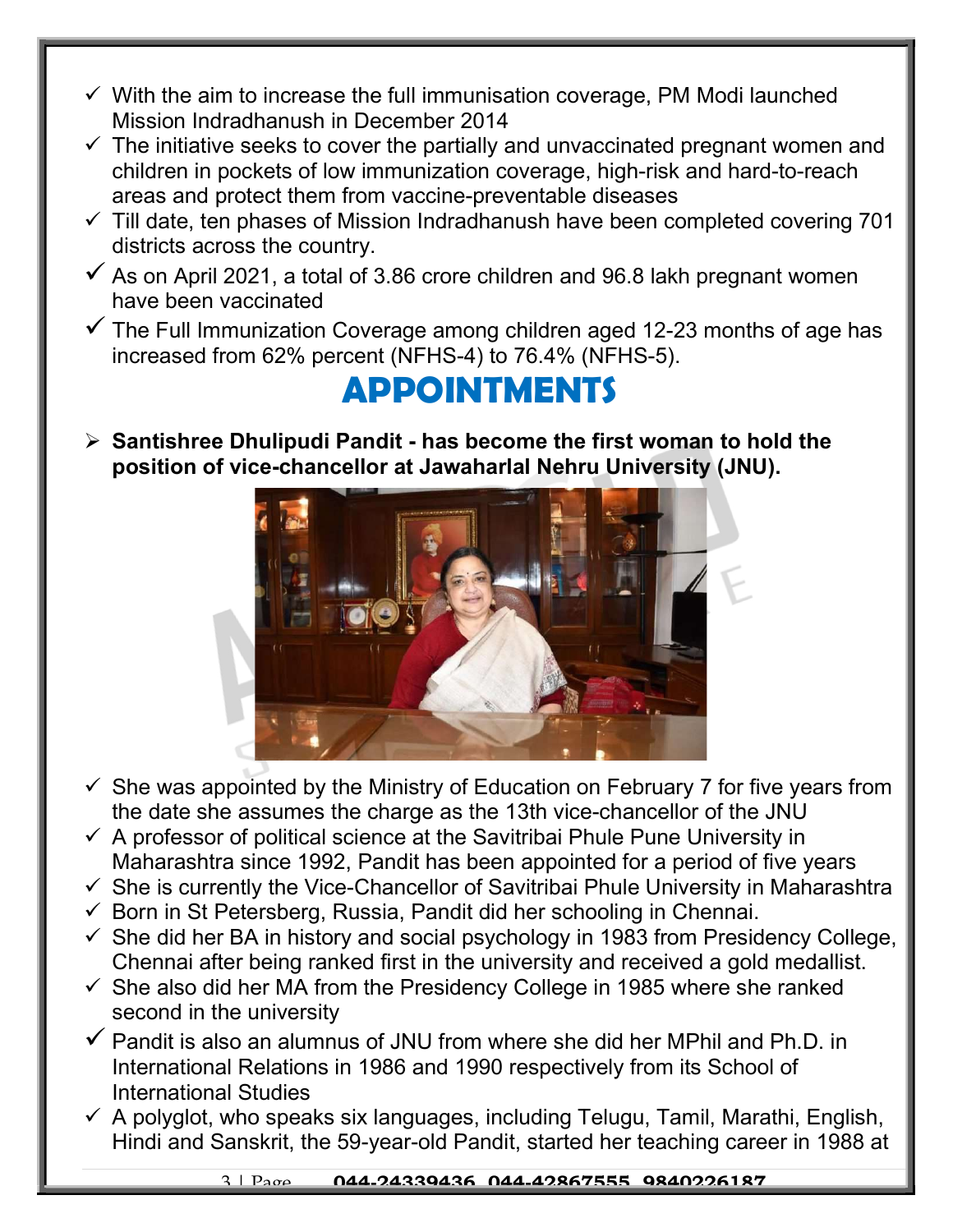Goa University as a political science lecturer and moved in 1993 to Pune **University** 

- $\checkmark$  She has also been a member of the University Grants Commission (UGC), the Indian Council of Social Science Research (ICSSR), and visitor's nominee to central universities.
- $\checkmark$  She has been a resource at the military intelligence training school, Pune, on Asia-Pacific Region and India's security perceptions since 1995.
- $\checkmark$  She also authored books like 'Parliament and Foreign Policy in India' (1990) and 'Restructuring Environmental governance in Asia-Ethics and Policy' 2003.
- $\checkmark$  Pandit has published more than 170 research papers and articles in reputed journals on political science and foreign policy.
- $\checkmark$  M Jagadesh Kumar, who was holding the charge of acting VC at JNU after his five-year term ended last year, was appointed as the chairman of the University Grants Commission (UGC) on February 4
- $\triangleright$  Sukla Mistry has taken over as Director (Refineries) of Indian Oil and became the first woman Director on the board of Indian Oil Corporation (IOC), the nation's largest oil refining and fuel marketing company.



- $\checkmark$  She is also a nominee director of Indian Oil on the Board of Chennai Petroleum Corporation Limited and the 60 MMTPA Ratnagiri Refinery & Petrochemical Ltd, the world's largest grassroots refinery project coming up in Maharashtra.
- $\checkmark$  Mistry will continue to hold the post of non-executive director on the board of IHBL, a joint venture company of three leading oil and gas central PSUs
- $\checkmark$  Mistry has an experience of over 35 years in the areas of refining and petrochemicals and has worked at IOC's refineries at Barauni, Digboi, Haldia and **Panipat**
- $\checkmark$  She has been honoured with a number of awards in her career, including Petrofed Best Woman Executive Award (2009), Petrotech Ojaswini Award (2016), SCOPE Award for Outstanding Woman Manager (2016-17) and ET Prime Women Manufacturing and Operational Leadership Award (2021)
- $\checkmark$  She headed Digboi refinery in Assam, the oldest in the country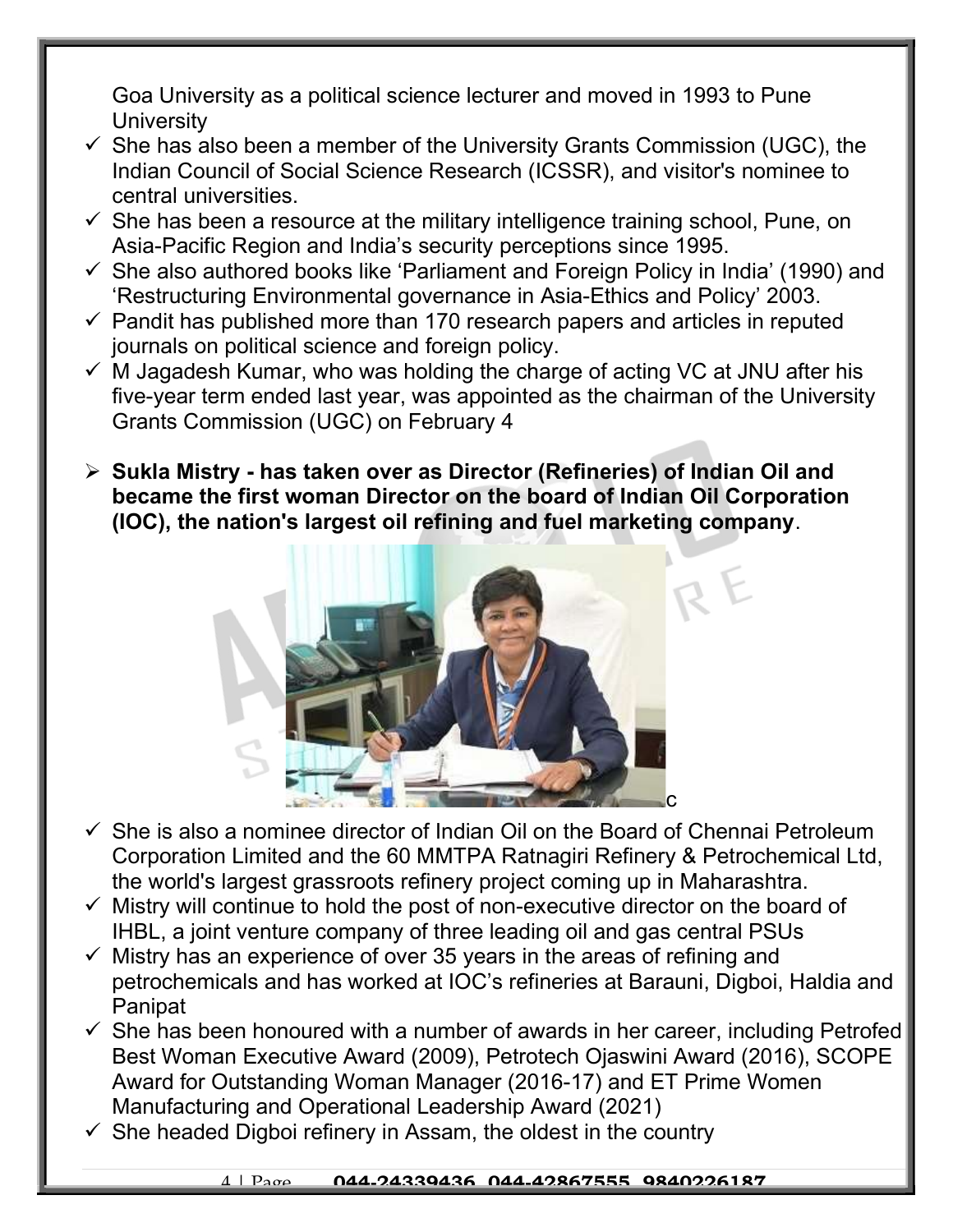- $\checkmark$  She was the only Indian woman selected for deputation to Qatar Petroleum (at Qatar site) in April 2004 and Emirates National Oil Company (Dubai) in March 2002 for the execution of the mega Linear Alkaline Benzene Project
- $\checkmark$  IOC is the nation's top refiner with a group refining capacity of 80.55 million tonnes per annum (1.64 million barrels per day).
- Renowned scientist and launch vehicle specialist Dr S Unnikrishnan Nair took charge as the director of Vikram Sarabhai Space Centre (VSSC) on February 7



- $\checkmark$  VSSC is a key space research centre of the Indian Space Research Organisation (Isro) and specialises in rocket and space vehicles for satellite programs
- $\checkmark$  Nair replaces its previous director S Somnath, who was appointed the chairman of ISRO, Space Secretary, and chairman of the Space Commission.
- $\checkmark$  Previously, Nair served as the first director of the newly set up Human Space Flight Centre (HSFC) in Bengaluru, in support of India's ambitious Gaganyaan program to send a crewed mission into orbit in 2023
	- $\checkmark$  The HSFC was inaugurated on 30 January 2019 at the Indian Space Research Organisation (ISRO) headquarters in Bengaluru
- $\checkmark$  Nair was the Member-Secretary of the study team for Space Capsule Recovery Experiment (SRE) and deputy project director of SRE for Deceleration and Recovery systems
- $\checkmark$  He served as deputy director, Structures Entity of VSSC till January 2017 concurrently with human space flight technology development
- $\checkmark$  Nair has obtained his BTech in mechanical engineering from Kerala University, masters in aerospace engineering from IISC, Bengaluru, and PhD in mechanical engineering from IIT Madras, Chennai
- $\checkmark$  He also led the technology development for the Crew Escape System, and was the mission director for the Pad Abort Test held in July 2018.
- $\checkmark$  He has received a number of awards from ISRO, including the ISRO team excellence award for his work on SRE, the ISRO excellence award as team leader award for his work on CARE, and the ISRO individual merit award for his contributions to the human spaceflight programme.